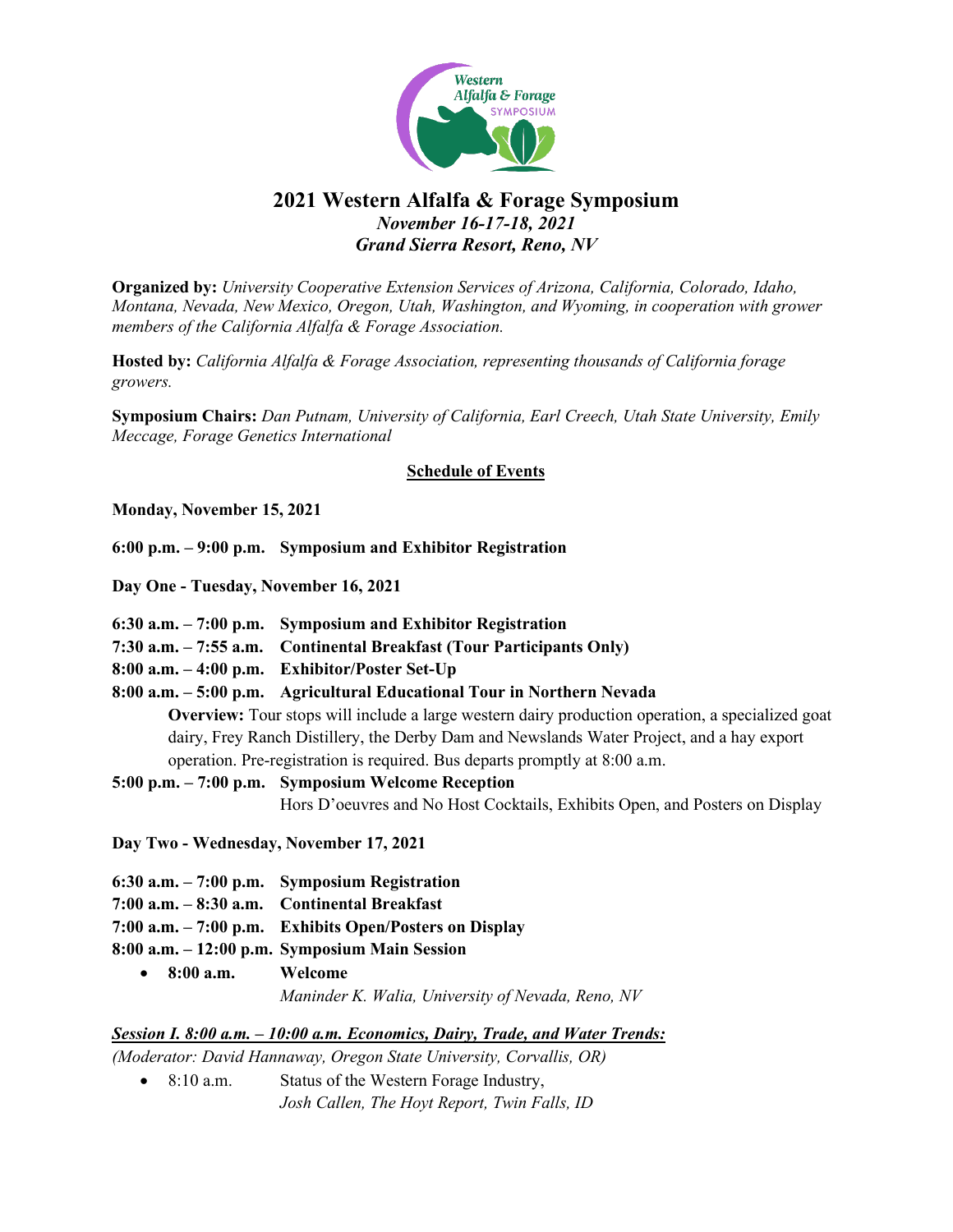- 8:35 a.m. Current Trends and Challenges for the Western Dairy Industry *Paul Sousa, Western United Dairies, Turlock, CA*
- 9:00 a.m. International Trade Dynamics in Hay and Impacts on Markets *Dan Sumner, University of California, Davis, CA*
- 9:25 a.m. Water Situation in West and Impacts on Forages
- *Jason Kelley, USDA-ARS, Parlier, CA*
- 9:50 a.m. Discussion
- **10:00 a.m. Break**

# *Session II. 10:30 a.m. – 12:00 p.m. Water, Climate Change, and the Environment*

*(Moderator: Juan Solomon, University of Nevada, Reno, NV)*

- 10:30 a.m. The Important Role of Alfalfa in an Uncertain Water Future *Dan Putnam, University of California, Davis, CA* 10:55 a.m. Key Role of Forages in Climate-Smart Agriculture *Josh Gamble, USDA-ARS, St. Paul, MN*
- 11:20 a.m. Rethinking Methane Livestock's Path to Climate Neutrality *Frank Mitloener, University of California, Davis, CA*
- 11:45 a.m. Discussion

# **12:00 p.m. – 1:00 p.m. Symposium Lunch**

- Why Forage Statistics? *Gary R. Keough, USDA, National Agricultural Statistics Service*
- Presentation of the Jim Kuhn Leadership Award *Brandon Fawaz, California Alfalfa & Forage Association Chairman*

# **1:30 p.m. – 5:00 p.m. Symposium Breakout Sessions – Two Sessions Run Concurrently**

# *Session III. 1:30 p.m. – 3:00 p.m. (concurrent): Pest Management (Weeds and Rodents):*

*(Moderator: Tom Getts, University of California Cooperative Extension, Susanville, CA)* 

| $\bullet$ | $1:30$ p.m. | Burn-Down Strategies for Alfalfa Weed Control                                |
|-----------|-------------|------------------------------------------------------------------------------|
|           |             | Earl Creech, Utah State University, Logan, UT                                |
| $\bullet$ | $1:50$ p.m. | Residual and Postemergence Weed Control in Seedling Alfalfa                  |
|           |             | Albert Adjesiwor, University of Idaho, Kimberly Research & Extension Center, |
|           |             | Kimberly, ID                                                                 |
| $\bullet$ | $2:10$ p.m. | Toxic Plants that Contaminate Hay and Other Forages in the Western           |
|           |             | <b>United States</b>                                                         |
|           |             | Bryan L Stegelmeier, USDA ARS, Logan Utah                                    |
| $\bullet$ | $2:30$ p.m. | Managing Pocket Gophers in Alfalfa                                           |
|           |             | Roger Baldwin, University of California, Davis, CA                           |
|           |             |                                                                              |

- 2:50 p.m. Discussion
- **3:00 p.m. Break**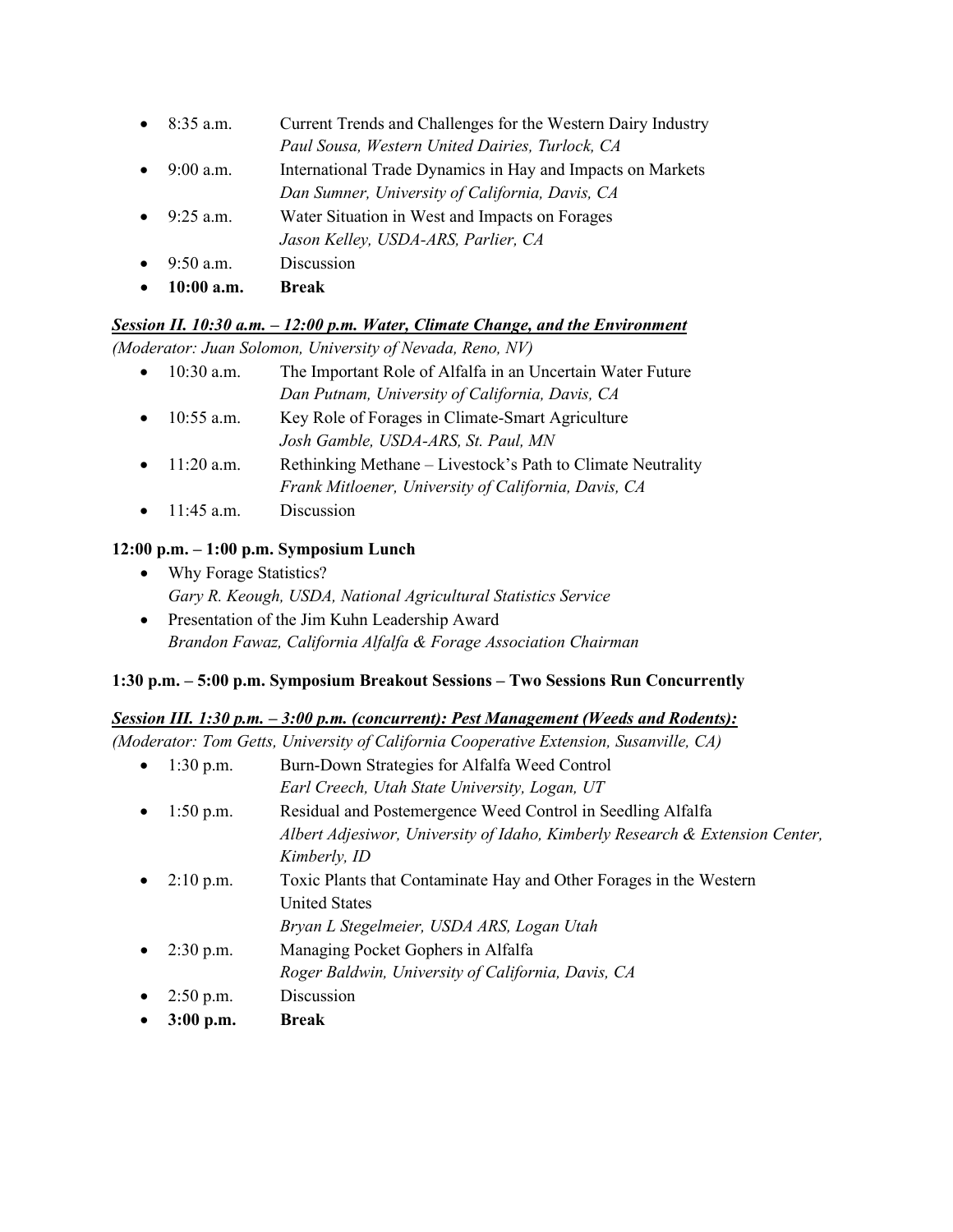### *Session IV. 3:30 p.m. – 5:00 p.m. (concurrent): Pest Management (Insects):*

*(Moderator: Ayman Mostafa, University of Arizona, Phoenix, AZ)*

| $\bullet$ | $3:30$ p.m. | Grasshoppers: To Treat or Not to Treat?                                       |
|-----------|-------------|-------------------------------------------------------------------------------|
|           |             | Greg Abbot, USDA-APHIS, Logan, Utah                                           |
| $\bullet$ | $3:50$ p.m. | Alfalfa Weevil Management & Resistance Issues                                 |
|           |             | Ian Grettenberger, University of California, Davis, CA and Kevin Wanner,      |
|           |             | Montana State University, Bozeman, MT                                         |
|           | $4:10$ p.m. | Blue Alfalfa Aphids in the Western US - Management Challenges and             |
|           |             | Successes Vary by Location                                                    |
|           |             | Michael Rethwisch, University of California Cooperative Extension, Blythe, CA |
|           | $4:30$ p.m. | Using Drones to Control Pests in Alfalfa                                      |
|           |             | Rachael Long, University of California Cooperative Extension, Woodland, CA    |
|           |             | and Ken Giles, University of California, Davis, CA                            |
|           | $4:50$ p.m. | Discussion                                                                    |

### *Session V. 1:30 p.m. – 3:00 p.m. (concurrent): Water Management*

*(Moderator: Leonard Lauriault, New Mexico State University, Tucumcari, NM)*

| $\bullet$ | $1:30$ p.m. | Innovative Technologies for Water Conservation in Flood Irrigation            |
|-----------|-------------|-------------------------------------------------------------------------------|
|           |             | Systems                                                                       |
|           |             | Khaled Bali, University of California, Kearney Research and Extension Center, |
|           |             | Parlier, CA                                                                   |
| $\bullet$ | $1:50$ p.m. | <b>Optimizing Overhead Irrigation Systems</b>                                 |
|           |             | Matt Yost, Utah State University, Logan, UT                                   |
| $\bullet$ | $2:10$ p.m. | Alfalfa on Subsurface Drip Irrigation (SDI) – Pros and Cons                   |
|           |             | Doug Larson, Ag Water Chemical, Fresno, CA                                    |
| $\bullet$ | $2:30$ p.m. | Alfalfa and Groundwater Management Strategies to Address Drought and          |
|           |             | Limited Water Supplies                                                        |
|           |             | Helen Dahlke, University of California, Davis, CA                             |
| $\bullet$ | $2:50$ p.m. | Discussion                                                                    |
| $\bullet$ | $3:00$ p.m. | <b>Break</b>                                                                  |

### *Session VI. 3:30 p.m. – 5:00 p.m. (concurrent): Alternative Forages*

*(Moderator: Anowarul Islam, University of Wyoming, Laramie, WY)*

| $\bullet$ | $3:30$ p.m.         | Sugar Beets and Safflower as Alternative Winter Forages           |
|-----------|---------------------|-------------------------------------------------------------------|
|           |                     | Steve Kaffka, University of California, Davis, CA                 |
| $\bullet$ | $3:50$ p.m.         | Double Cropping Both Winter and Spring Canola as Silage and Grain |
|           |                     | Steve Fransen, Washington State University, Prosser, WA           |
| $\bullet$ | $4:10 \text{ p.m.}$ | Hemp Production and Animal Feed Potential                         |
|           |                     | Serkan Ates, Oregon State University, Corvallis, OR               |
| $\bullet$ | $4:30$ p.m.         | Winter and Summer Annual Small Grain Forage Crops                 |
|           |                     | Guojie Wang, Oregon State University, Corvallis, OR               |
| $\bullet$ | $4:50$ p.m.         | Discussion                                                        |
|           |                     |                                                                   |

### **5:00 p.m. – 7:00 p.m. Exhibit Reception, Poster Presentations, and CAFRF Auction** Hors D'oeuvres and No Host Cocktails, Exhibits Open, and Posters on Display